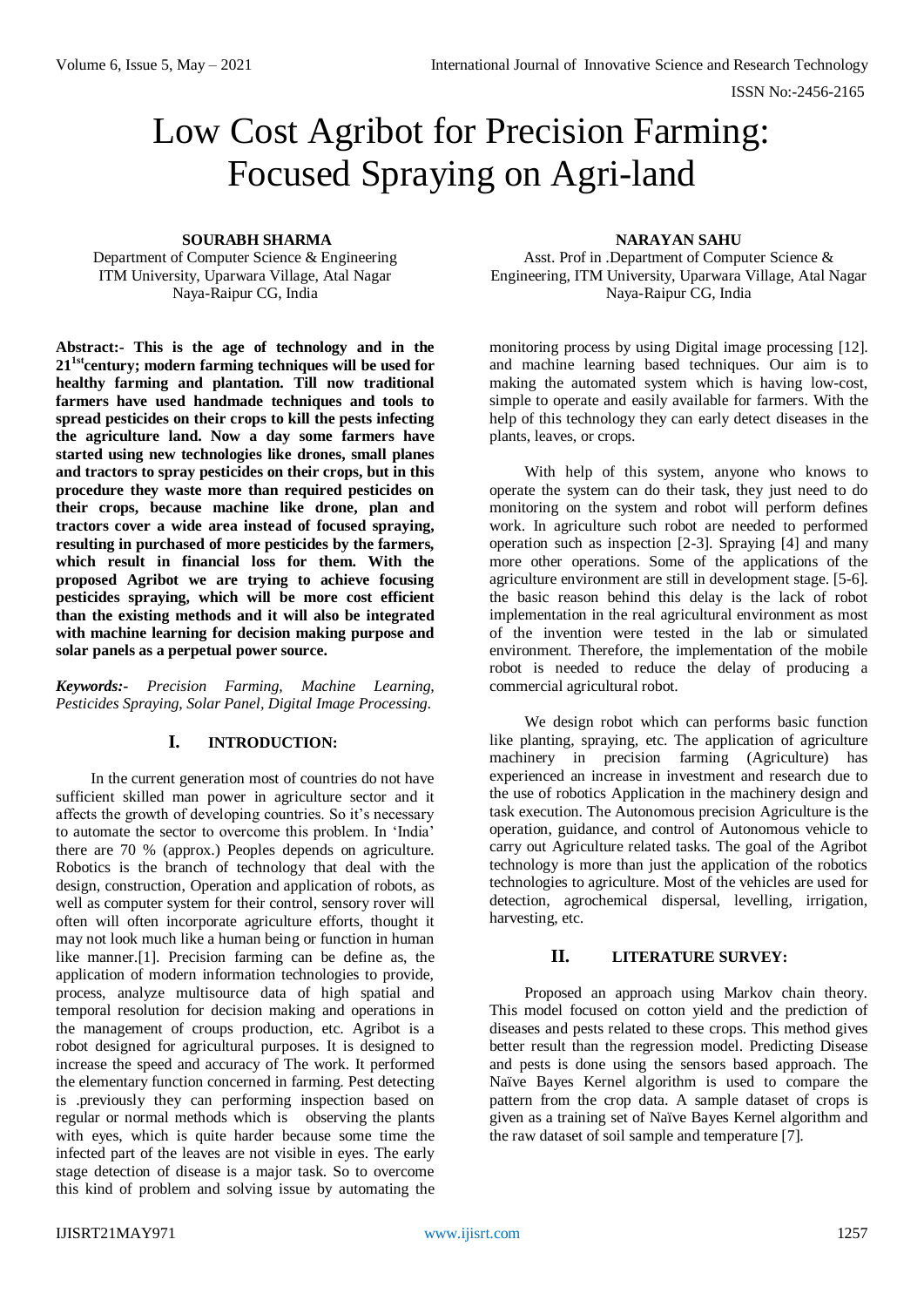this proposed system the captured image was being processed by using image processing technique, the obtain result was converted and transfer through Wi-Fi, Bluetooth or other frequency based module and sanded it to the microcontroller unit.



Figure 1. Agribot Mechanism

This controller unit is programmed to control the Agribot. For mixing pest in the tank motors we used. With this multiple motors we spray pesticide by sprayer mechanism fig. (1). the sprayer system having a container for pesticides, with the help of this they direct the robot to spray the pesticides in required area. Some motors helps to doing basic farming work and other are using to perform the other application such as spraying water, seeding weeds, checking soil based on sensors.

#### *B. Agribot Architecture:*

Here we discuss about this Agribot design and other specification. Hence it is a completely autonomous robot. These have different features like multiple DC Motors, solar panels, and many others. These systems consist of digital camera. Fig. (2). This Agribot is design and performing his work on moving around the farm or field, in space between two rows of crops and camera start his work which is clicking images of plants. The camera is connected to Control the Area though wireless connection where the inspection and supervising being performing. And our main system is connected to robot through wireless models from define distances. After the detection of disease a Spraying system is doing his work and automatically sprays the pesticides for precise amount and speed where it required.

In [8] a wireless sensor is implemented for sensing data related to soil. This wireless sensor node can be used in application like infield soil moisture collection and other site data will also be collected machine learning model is Build for predict the parameters. SVM and RVM machine learning techniques are used in this model. These parameters were used in crop yield predicting models. In [9] the model used soil dataset, rainfall dataset, and previous year prediction data to create the model which created using SVM, KNN, & Decision tree algorithm. But only sugarcane crop data is taken and only of Karnataka state data this model not is useful places or for other crops. In [10] this they developed a multipurpose pesticide spraying machine based on solar panels. It gives maximum work output with minimum effort. The arrangement of nozzles is adjustable according to the crops and this alone pump can used for multiple crops. In [11] this Command based self-guided rover for digging, precise seed positioning and sowing has been proposed to reduce the human effort and also to increase the yield is presented.

## **2.1 Agribot Design Challenges:**

Today the Agricultural robots are being classified into several groups like: harvesting or picking, planting, weeding, pest control and maintenance. The main obstacle to this kind of robot is that the farm is a part of nature and nature is not uniform. Robots on farm have to operate in harmony with Nature This Agribot is not a like robot that works in a factories building cars or other manufacturing working thinks. So following are some challenges in design Agribot:-

- It is difficult to drop only one seed at a time, so control the flow of seed tank is difficult task to only one seed.
- Difficult to design spraying it is necessary to control the flow of air pesticides from the nozzle, otherwise only the Air or pesticides will be out from the nozzle and proper spraying is not done.
- Difficult to design seeding technique with plough in the farm and cover with soil again.

# **III. METHODS AND MATERIAL USED:**

In 1<sup>st</sup> section our design mainly were focusing on detecting disease and help with this system we maintain regular checking over a large field of crops. So we create Agribot based on MATLAB Software. Such robot automatically detects the various diseases and after the completion they will sprays the pesticides.  $2<sup>nd</sup>$  sections we discuss about system architecture, 3rd section discuss about image processing and information about detection technique and 4th section is pesticide management.

## *A. Proposed System:*

This Agribot is basically for agriculture as you know by name. Our objective is to reduce the efforts of farmers by increasing the speed, accuracy, crops safety and many more. It is doing some function based on precision farming and focusing on precise spraying for managing Yield crops and identification and monitoring of croup disease and pesticides. They increase agriculture production and accuracy in application and also enhance working safety. In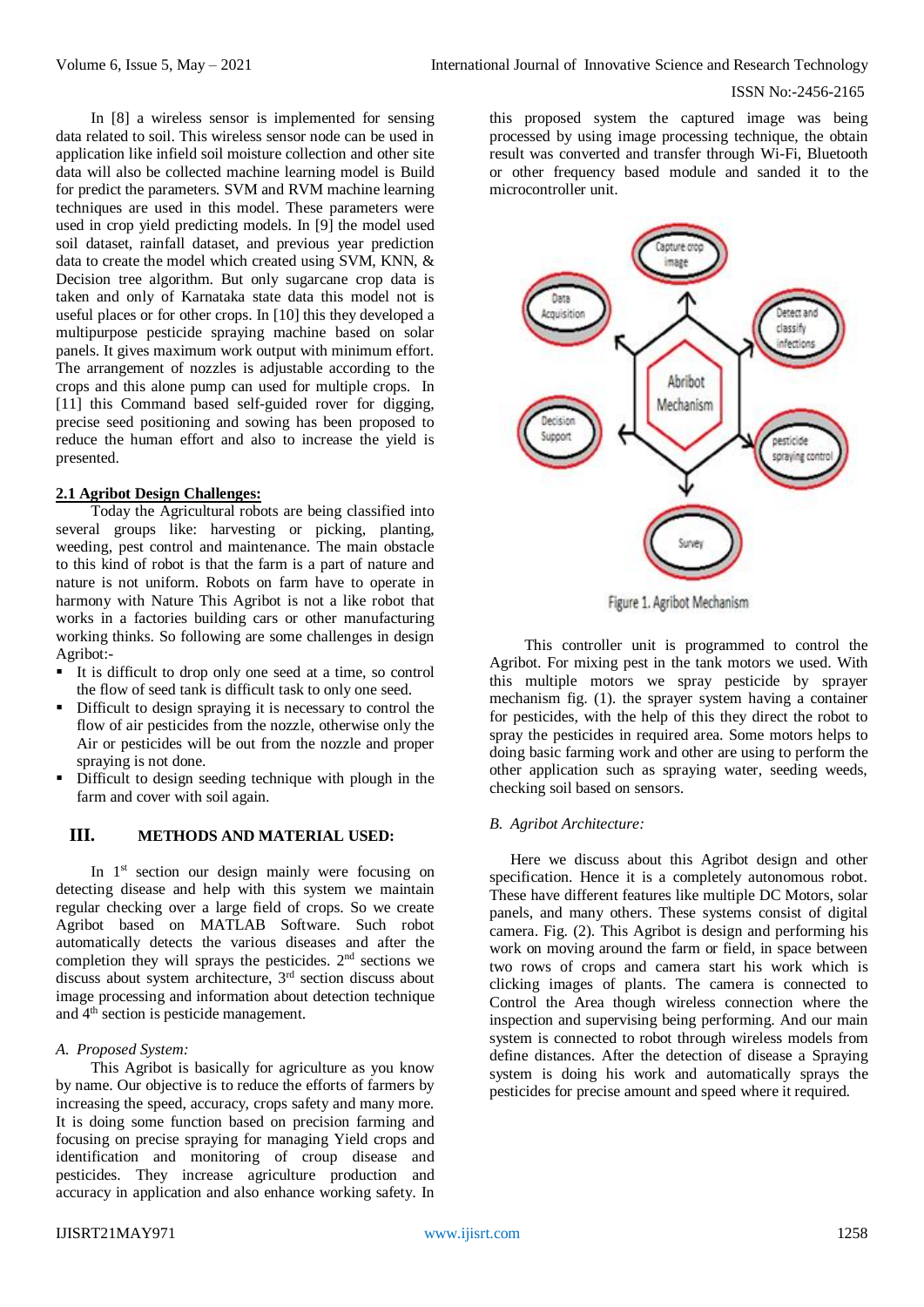

Figure 1. System Architecture

Fig. 2 Digital Camera

From fig. (1) The robot module is powered by battery and also connected through solar panel to operate the system. As you see in the design, the system is having wheel which get connected to arms and rear wheel are running by DC motors. At the end of the frame the cultivator is Attached which is driven by DC motor for digging, the seeds are dropped through some linked mechanism which we can attach in this robot .A water sprinkler is also we use for water spraying in new seeds or required crops. The microcontroller gives the following instruction and also controls the parts which are attached through them and on the basis of requirement they responds accordingly to process the programs for collecting data's or performing other instructed works. .

## *C. Machine Learning Algorithm:*

SVM (support Vector Machine) is a classification algorithm. Detection of infected of unhealthy part of plants or crops. Using texture features is being proposed by S, Arivazhagan, *et, al. [13].* in this classifier*,* the processing is done in different phases. for example; we given an input of animal's images, and we previously gives some proposed data's to the classifier based on the input data. So now the classification task is to decide whether an image is belonging to which animals. The images, before being use as input into the support vector machine, might have go through some image processing filters so that some features might be extended. Image processing is mostly done prior to SVM. So based on this example we apply this process. So then the system is being trained. Then next section is using MATLAB software to process and find infected part from it. Then we perform these following steps for image processing system:

ISSN No:-2456-2165

- $\checkmark$  Capture the images.
- $\checkmark$  Improving the image quality.
- $\checkmark$  Transfer the image.
- $\checkmark$  Masking of green-pixels
- $\checkmark$  Removal of masked green pixels
- $\checkmark$  Image segmentation.
- $\checkmark$  Image feature extraction.
- $\checkmark$  Compare the image with predefine images.
- $\checkmark$  Representing the obtain image.
- Sending the type of disease.

In Image processing, sometime we need to perform conversion of image from one colour space to other. MATLAB software contain predefine tools for image processing which covers all Colour space transformation. Input colour images have primary colour like GREEN, BLUE, and RED. It may quit hard or some time impossible to implement the application using RGB because of their range, which is having (0 to 255). Hence they convert the RGB images into LAB colour space. It consist of  $L^*$ ,  $a^*$ , and, b\* layers.

 $L^* \leftarrow$  Luminance or brightness of the image. Values are in the range the range  $[0,100]$ , where o specifies black and 100 specific white. As L\* increases, colours becomes brighter.

 $a^*$   $\leftarrow$  Amount of red or green tones in the image. A large +ve a\* value corresponds to red. A large a\* -ve value corresponds to green. Value are in the range [-100,100] or [- 128,127].

 $b^* \leftarrow$  Amount of yellow or blue tone in the image. A large + ve b\* value correspondence to yellow. A large –ve correspondence to blue. Value are in the range [-100,100] or [-128,127.]

Converting RGB to L\* a\* b\* Syntax  $\leftarrow$  lab = rgb2lab (RGB) lab = rgb2lab (RGB, Name, Value)

In (Masking) image process some pixel intensity out the Zero pixel value and other are non-zero. Threshold value is set for

Detection of disease. In computer vision, image segmentation is the process of partitioning a digital image into multiple segments. The goal is to simplify and/or change the representation of an image into something that is more meaningful and easier to analyze. So here doing same work to the obtained image. The resulted image is segmented into a number of small segments of same size. The segment must be selected in such a way that the proper information is not lost. From above steps, the infected part of the crop is been found out. After that process, the infected parts are extracted to describe the infection region. Final stage is a classified and then represent obtained and compared result. It identifies a rule according to selected features and assigning each disease to any one the predetermined classes. Once the feature extraction was complete, two files obtained.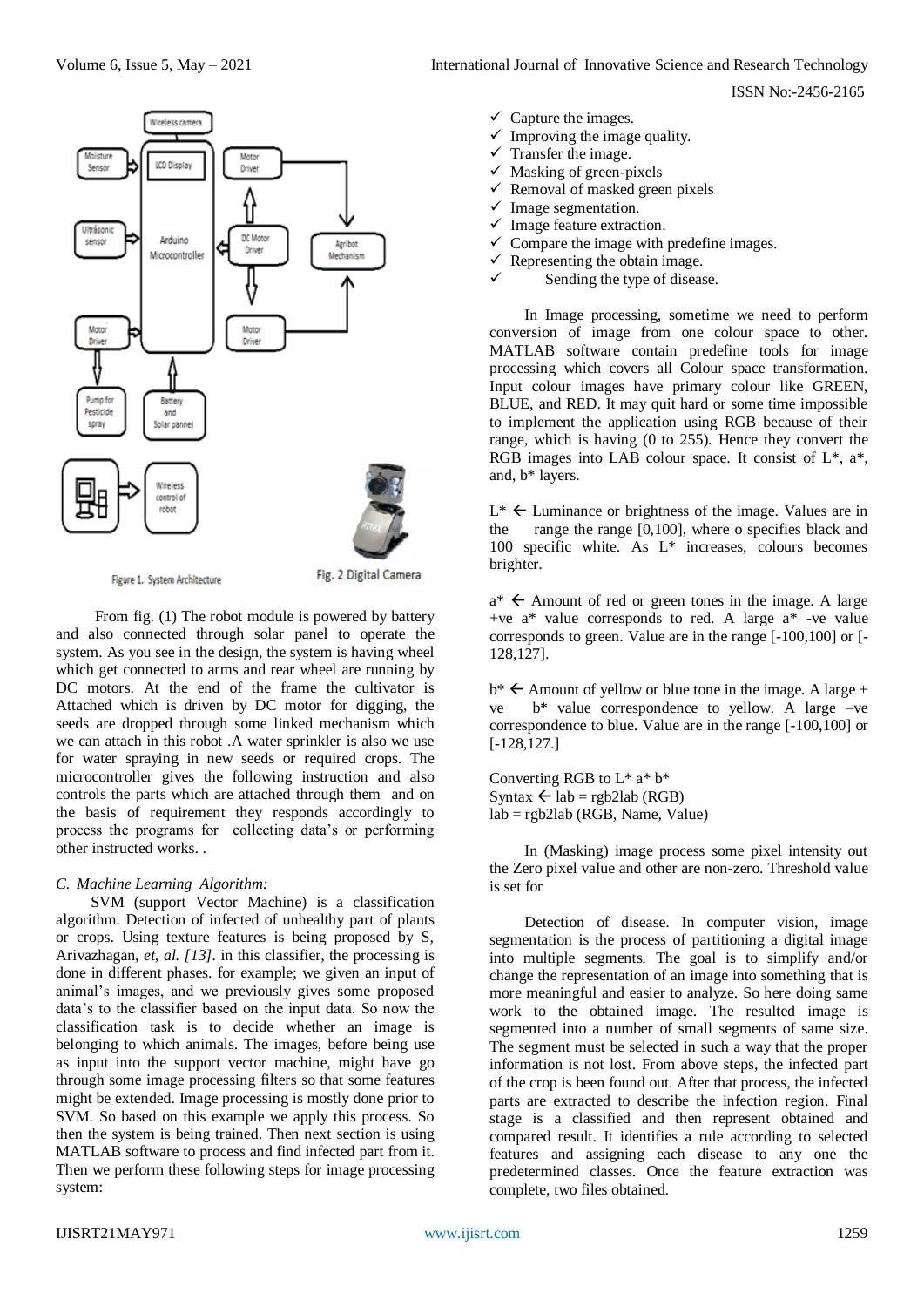Now we doing perform some work based on software routine which was predefine in MATLB that would take in .mat files representing the training and test data. With the help of train file Trained the classifier, and then use the obtained file to Perform the classification task on the test data. MATLAB software loads all the data files and makes modification to the data according to the proposed model. Both files are compared and corresponding disease is detected. How the detection is done is explained in fig. (3).

#### *D. Spraying Mechanism:*

In our proposed system the image get from vision sensor (camera) is processed through correspondence system using image processing technique and the process of detecting disease has been done. In the microcontroller unit some programming methods are being perform to control the robot and sensors are also we used in this system for moisture and temperature for seeding, water sprayer, pump motor, etc. are used. According to disease the injection mechanism work along with motor connection. These motor are used to take the pesticides in the injection when rotate in clockwise direction. When DC Motor rotates in counter clock wise direction; pesticides are mix with water in tank.

Spraying is performed by sprinkler motor. The microcontroller unit will do control on it. The DC motors are electrically controlled by microcontroller which gets Input through wireless modules and also from the sensors for performing some other feature tasks. DC motor are getting on and off by receiving signals from wireless module which we used in proposed system.

## **IV. FINAL RESULT/DISCUSSION**

So here in our proposed system we can see, the image processing technique for recognizing the infected part and perform precise spraying on it. The technique we used is SVM. robot modules performed some precision farming function like: seeding, Digging, and sprinkle water, etc. we attached some sensors on it to get information. On The basis of collected data of the surrounding environment by sensors. The seed is sown into the soil by drilling components. A pump, one for water and one for pesticide for sprinkle is installed in module. Based on machine learning techniques the classifiers are using to perform image processing based on the obtain data (images), the type of pesticide to be used and particular disease is loaded into the modules. And the robots sprinkles the describe amount of pesticides on the infected area.

# **V. CONCLUSION**

This proposed robot is working on the automation. The defined method has set of vision for the crops. We think it is Helpful for the farmers to performed their agriculture activities and efficient disease detection. The disease identification and classification of the crop is very important for the successful cultivation of crop and this can be done using Agribot. It can perform sprinkling the pesticides on the infected area only. According to the obtained result from the algorithm, a quick decision will be taken as which type

of pesticides will be spraying on crop. From above discussed various techniques for finding the disease with précised pesticides spraying is done.

#### **VI. FUTURE WORK**

In this paper, the techniques which we used for detecting the unhealthy and infected part of the leaves or crop. leaf disease detection was only confined to a specific disease. Number of disease to be identified can be extended in future. We also adding additional equipments in future based system. We try to make real time systems who work on real time location and detection based on machine learning techniques and using GPS, GUI, etc. other navigation system to get the real time result through remotely. In future we try some WSN (wireless sensors networks) for monitoring and controlling pests. We also extends the machine learning techniques which we us in this system. We Work on controlling the system through your smart phone or any other smart devises. The reviewer suggests that this disease detection technique shows a good potential and having some limitations. Therefore, there is scope of improvement in the existing research.

#### **ACKNOWLEDGMENTS**

I wish to thank various peoples for their contribution to this paper my principal, Head of Department and my coordinator and guide Asst. Prof. Narayan sahu sir. For professional guidance, valuable advice and support with technical assessment.

#### **REFERENCES**

- [1]. Amritanshu Sreivastava, Shubham Vijay, Alka Negi, Akash Singh, "DTMF Based Intelligent Farming Robotics Vehicle" International Conference on Embedded Systems (ICES 2014), 978-1-4799-5026-3, IEEE 2014.
- [2]. Belforte.G. R. Deboli, P, Gay, P, Piccarolo, and D. Ricaudaimonio, 2006. Robot Design and testing for Greenhouse applications. Biosystem engineering. 95(3): 309-232.
- [3]. Shalal, N., T. Low, C. McCarthy, and N. Hancock. 2015. Orchard Mapping and mobile robot localization using onboard cameras and laser scanner Data fusion – part B: Mapping and localization. Computers and Electronics in Agriculture. 119 (2015): 267-278.
- [4]. Zaidner, G. and A. Shapiro. 2016. A Novel Data Fusion Algorithm for Low-Cost Localization and Navigation of Autonomous Vineyard Sprayer Robots: Bio systems Engineering (Advances in Robotics Agriculture for Crops) .146 (2016): 133-148.
- [5]. Bac, C, W., Hemming, J., van henten, E., J. 2013. Robust Pixel-based classification of obstacles for Robotic Harvesting of sweet-pepper. Computer & Electronics in Agriculture. 96(2013): 148-162.
- [6]. Sivaraman, B. and Burks, T. F. 2006. Geometric performance indices for Analysis and Synthesis of Manipulators for Robotics Harvesting. Transaction of the ASABE. 49(5): 1589-1597.